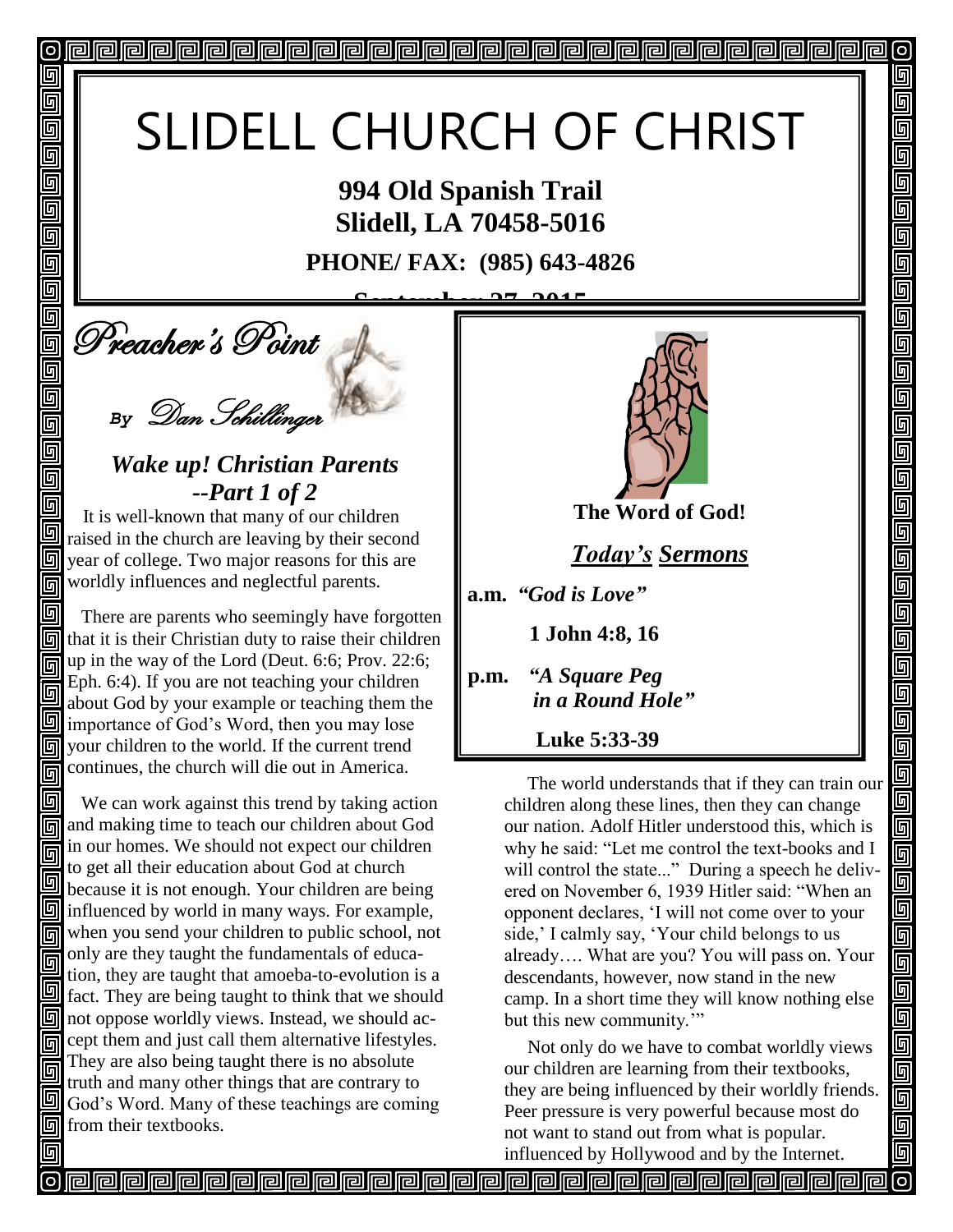#### <u>o pada pada ata ang pagkatang pagkatang pagkatang pagkatang pagkatang pagkatang pagkatang pagkatang pagkatang </u>

## **Welcome Visitors**

回

回

 $\overline{\overline{\mathbb{G}}}$ 

00000

回  $\overline{\mathbb{F}}$ 回  $\blacksquare$ 回 回 回 回

回

回

同

**We are pleased to have the opportunity to welcome you to our service. We think you will find our congregation family to be one that enthusiastically embraces newcomers and warmly welcomes them into our fellowship. We hope you feel right at home as you join us in worship, praise and thanksgiving.**

# "*REMEMBER IN PRAYER &* " *ENCOURAGE"*

With Visits, Calls, & Cards

回  **The Family of Teresa Ridenhour** (Teresa Morange's ex-sister-in law, of North Carolina) passed away unexpectedly last Wednesday. She had just visited our congregation here a few weeks 同 ago. She is survived by two sons, David and James Martinez, and a brother and sister, Roger  $\boxed{5}$  Whitley & Karen Crainshaw, and a few grandchildren. She and Teresa were very close.

 The above mentioned **Roger Whitley** suffering from emphysema.

回  **Angel Mangus** (of Houston, TX, niece of Carl Mangus) - afflicted with inoperable stage 4 brain **o**cancer.

同 **Jase Roig** (infant son of Colton Roig) - has  $\boxed{9}$  resumed eating in the normal manner, but is still afflicted with an arachnoid cyst in his brain, and cardiac openings that have not yet healed. 同

同 **Walter Acker, Jr.** ("Butch") - hospitalized with fluid congestion in his heart. 回

同  **Dwight Jones** - feeling much better as he heals from his recent prostate removal surgery. He is out and about some, but not yet returned to work. 同

 **Mildred Tymkiw -** still suffering complica- $\overline{\text{m}}$  tions following her recent heart-valve surgery, and is back once again Ochsner Hospital in Harahan. 同

 **Jerry Kimbrough** (former member here, now at the church of Christ at S. Baton Rouge) - diagnosed with cancer in his eye, and will be undergoing chemotherapy soon. Î

 $\sigma$ 

回

واواهاواواها واواواها واواواها واواها واواها واواها

回

靣 画 画

画

800000

<u>sieis</u>

面

 **Ken Jones** - thanksgiving that he has now recovered pretty well from his annual September post-traumatic stress syndrome.

 **Shirley Ervin** - thanksgiving that she is healing well following recent neck surgery and is striving now to return to normal activity levels.

 **Lucille Delaney** (Dorothy's daughter-in-law, near Hattiesburg) - recovering from about a foot of her intestine being removed.

 **Stephanie Smith** (sister of Kevin Cox) - needs surgery for her right shoulder, but a calcium deficiency won't permit this now.

 **Anna Jones** (Mr. Dale's daughter) - needs back surgery that Medicaid won't pay for, and is trying to get into their Pain Management program.

 **Jaimie and Jessica** (two of Molina's daughters) - that they would get their spiritual life together.

**Elery Martin** (friend of the Caseys, near Montgomery, AL) - five year-old girl experiencing seizures, awaiting recent tests results.

**Margaret Schillinger** - experiencing some limited relief from her recent knee-pain flare-up.

**Fairie Roig** - also has a recent flare-up of pain in her right knee.

**Zach Steele** - for success and healing through the process of receiving his long-awaited bone marrow transplant.

**Rosa Nuñez** (good friend of the Vargas family) - having serious painful health problems.

**Jessica Fowler** (Jesse and Shirley's granddaughter, a resident of Lockport, LA**)** - has some vexing problems besetting her.

**Roy Carter, Jr.** - recovering well from an apparent insect bite.

**Terri Jones** - pray that she'll come to feel better through her negative phases in her Epstein-Barr disorder.

**Dale Epperley** - awaiting a new prosthesis to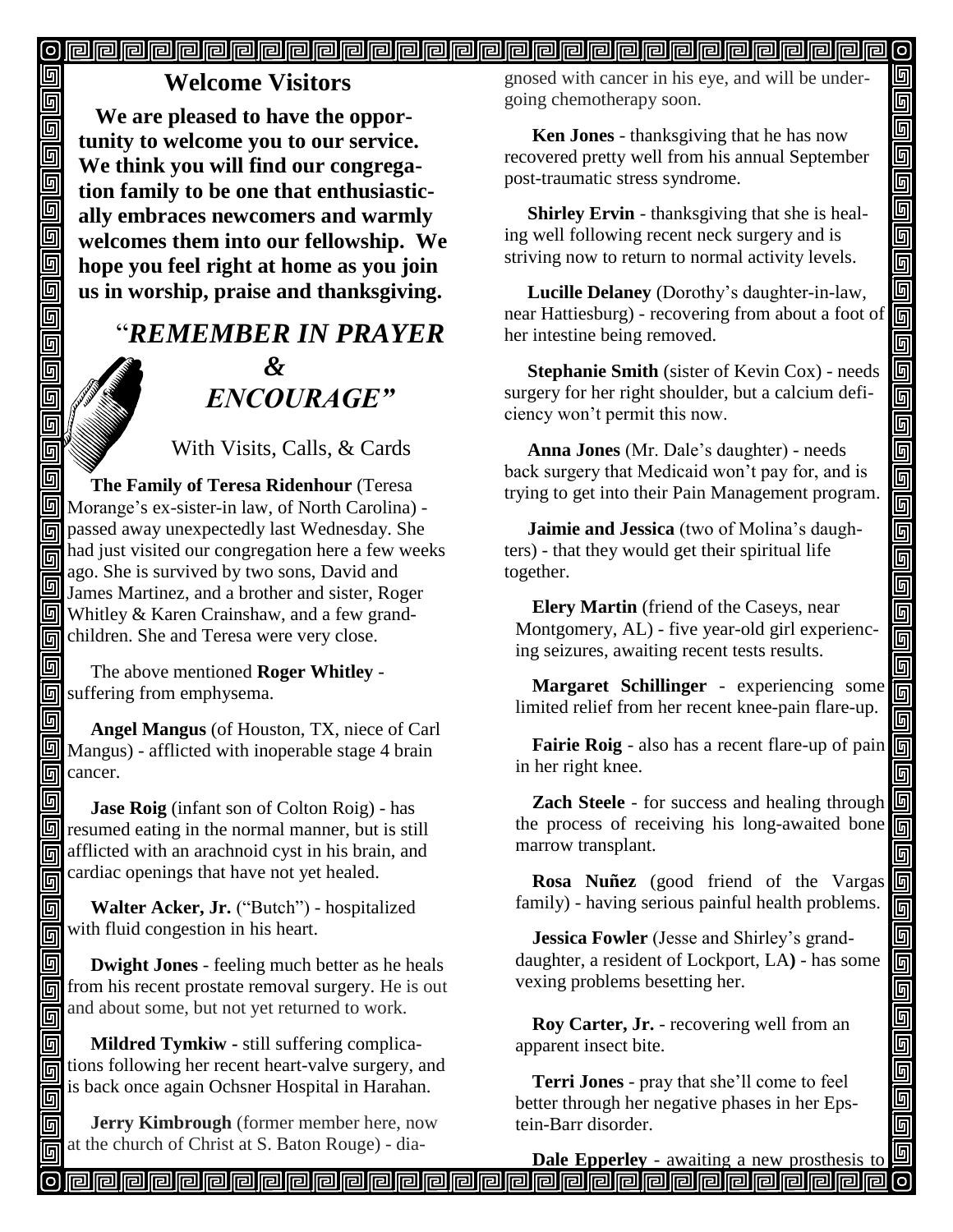#### 

that will relieve the pain and inflammation in his leg.

61 回

回

同

靣

回 同

回

回

回 回 回

 $\Box$ 回

回  $\overline{\mathbb{G}}$ 靣

回 回 靣

回

**Gerald Molina** - still seeing doctors for spinal stenosis.

**Sharon Honoré** (sister of Anita, and a member at the Crowder Blvd. church) - has advanced breast cancer.

回  **Clara Leonard** - overall pain continues to subside somewhat, though her ankle bothers her  $\boxed{m}$  now.

回  **Bobby Leonard** - awaiting test results from  $\boxed{9}$  his recent appointment with a kidney specialist.

同 **Devon Nelson** (Roig's grandson) - George asks  $\Box$  that we pray for him that he will stay focused on soon enlisting in the U.S. Army.

回  **Marie Peterson** - has rescheduled her hyster**s**ectomy last Wednesday.

**Pray for all who are travelling.**

**Pray for Latino evangelism in our area.** 同

**Pray for our elders: Courtney Cheri, Dwight Jones and Gerald Molina.**

**Pray for President Obama and all our elected officials.**

回 **Pray for our men and women in our**  同 **armed forces, both here and abroad!** 同

**\* \* \* \* \* \* \* \* \***

#### *The Epistles: Applying Them Today* (concluded)

Adapted from Fee & Stuart, *How to Read the Bible for All Its Worth* (3rd edition)

We have been discussing the subject of how to apply the New Testament epistles to our lives today. The area of application of any sort of literature to our lives today is called is called *hermeneutics*. What is the hermeneutics of the New Testament epistles, that is, what do these texts mean to *us*?

*Deriving an Overall System of Application from the Epistles*

 $\circ$ 回

回 回

 $\overline{\overline{\mathbb{G}}}$ 

面

回回

<u>s s s</u>

<u>|o|a</u>

<u>gg</u>

<u>ololo d</u>

回回回

<u>gg</u>

 $\blacksquare$ 同 Ō

画

<u>Field</u>

<u>alain</u>

<u>| g g j</u>

<u>gigja</u>

<u>aa</u>

 $\blacksquare$ 回

 As we have noted, much of the teaching of the Epistles is *task oriented* and therefore is *not* systematically presented. However, this must not be taken to mean that one cannot in fact systematically present the teaching that is either expressed in or derived from statements in the Epistles. To the contrary, this is one of the mandatory tasks of the Bible student. He or she must always be forming--and "reforming" a system of biblical teaching (a theology) on the basis of sound exegesis. And very often a given writer's theology is found in his presuppositions and implications as well as in his explicit statements. So we must raise some cautions as one goes about the task of deriving an overall system of application from the Epistles, cautions that are the direct result of their occasional nature.

 1. Because of the Epistles occasional nature, we must be content at times with some limitations to our understanding. For example, to get the Corinthians to see how absurd it was for them to have two brothers going to the pagan court for a judgment, Paul states that Christians will someday judge both the world and angels (l Corinthians 6:2, 3). But beyond that the texts say nothing. Thus we may affirm as a part of biblical teaching on the last things that Christians will in fact exercise judgments at the Day of Judgment. But we simply do not know what that means or how it is going to be worked out. Beyond the affirmation itself, everything else is merely speculation.

 Similarly, in 1 Corinthians 10:16, 17 Paul argues from the nature of the Corinthians' own participation in the Lord's Supper that they may not likewise participate in the meals at the idol temple. What Paul says about that participation seems indeed to go beyond the theology of the Supper found in most of Christendom. Here it is not a mere remembrance, but *an actual participation* in the Lord himself. Other New Testament texts may define that participation as being by means of the Spirit through the benefits of faith. But even here we are going outside the immediate texts to express Paul's understanding in a theological way. The point is that we simply are not told *what* the precise nature of that participation is nor how the benefits come to the Christian. We all